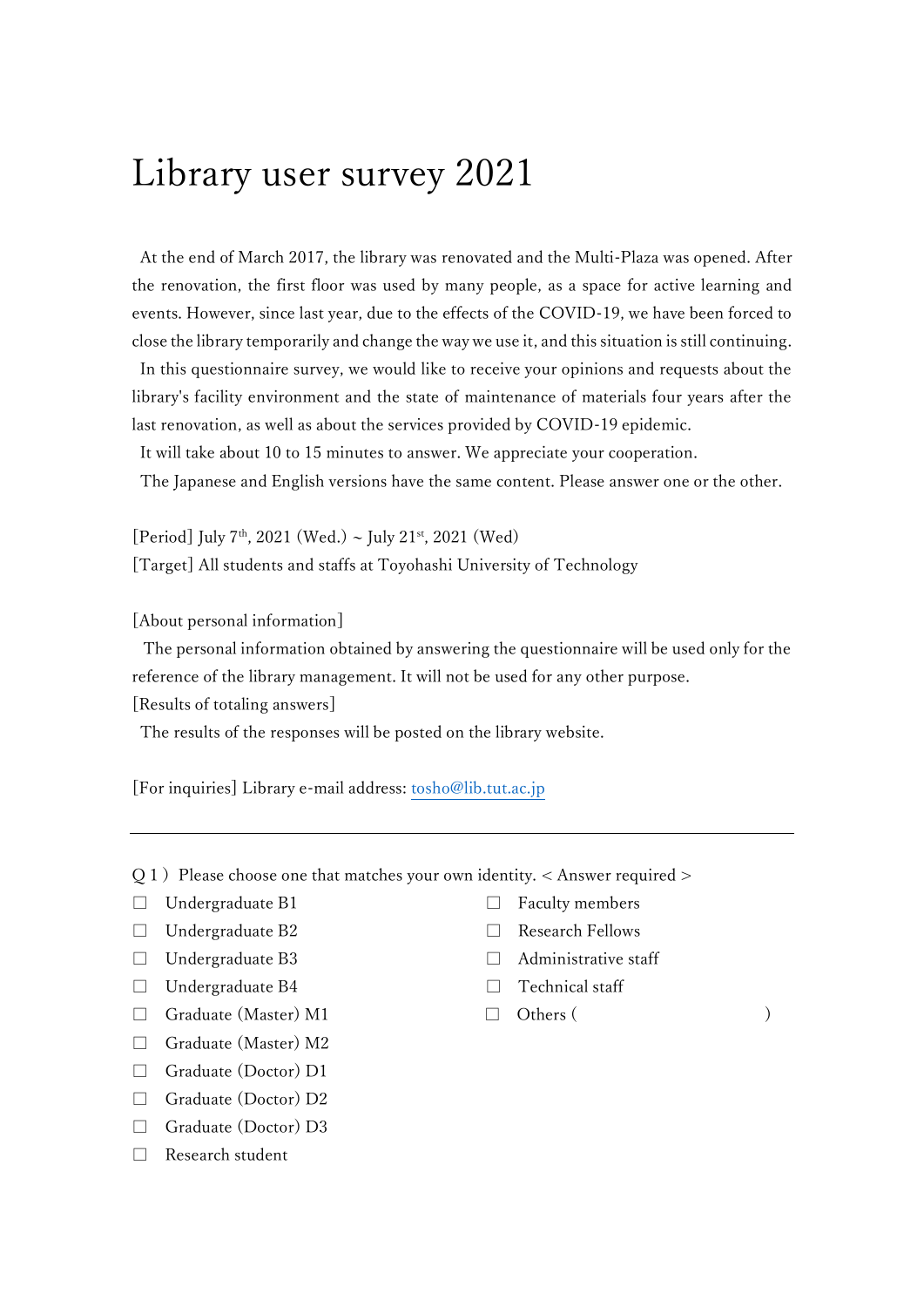- $Q2$ ) Please check one box that applies to your organization. < Answer required >
- □ Mechanical Engineering
- $\Box$  Electrical and Electronic Information Engineering
- □ Computer Science and Engineering
- □ Environmental and Life Sciences
- $\Box$  Architecture and Civil Engineering
- □ Institute of Liberal Arts and Sciences
- $\Box$  Institutes of Centers
- □ Office
- $\Box$  Others (

Q3) Have you ever visited and used a library? Please check one that applies to you. (It is possible to use the cafe only.) <Answer required>

- $\Box$  Yes. I have visited and used it.  $\rightarrow$  Q4
- $\square$  No. I have never visited and used it before.  $\rightarrow$  Jump to Q10

#### <Have a question for people who have visited and used library.>

- $Q_4$ ) When did you visit the library? <Multiple answers possible>
- □ I visited and used before 2019 (Before the corona epidemic).
- $\Box$  I visited and used it since 2020 (since became a corona epidemic).

 $Q5$ ) Please check all that apply to the purpose of your use of the library. <Multiple answers possible>

- $\Box$  Read books or journals
- □ Borrow books
- $\Box$  Copy journal articles
- □ Self-study
- □ Group-study
- $\Box$  Use a computer or printer
- □ Read the newspaper
- □ Use facilities (Meeting room / Group study room / Study cubicles)
- □ Returning rental PCs and Wi-Fi routers
- □ Event
- □ Cafe
- □ Take a break or meet a person
- $\Box$  Others ( )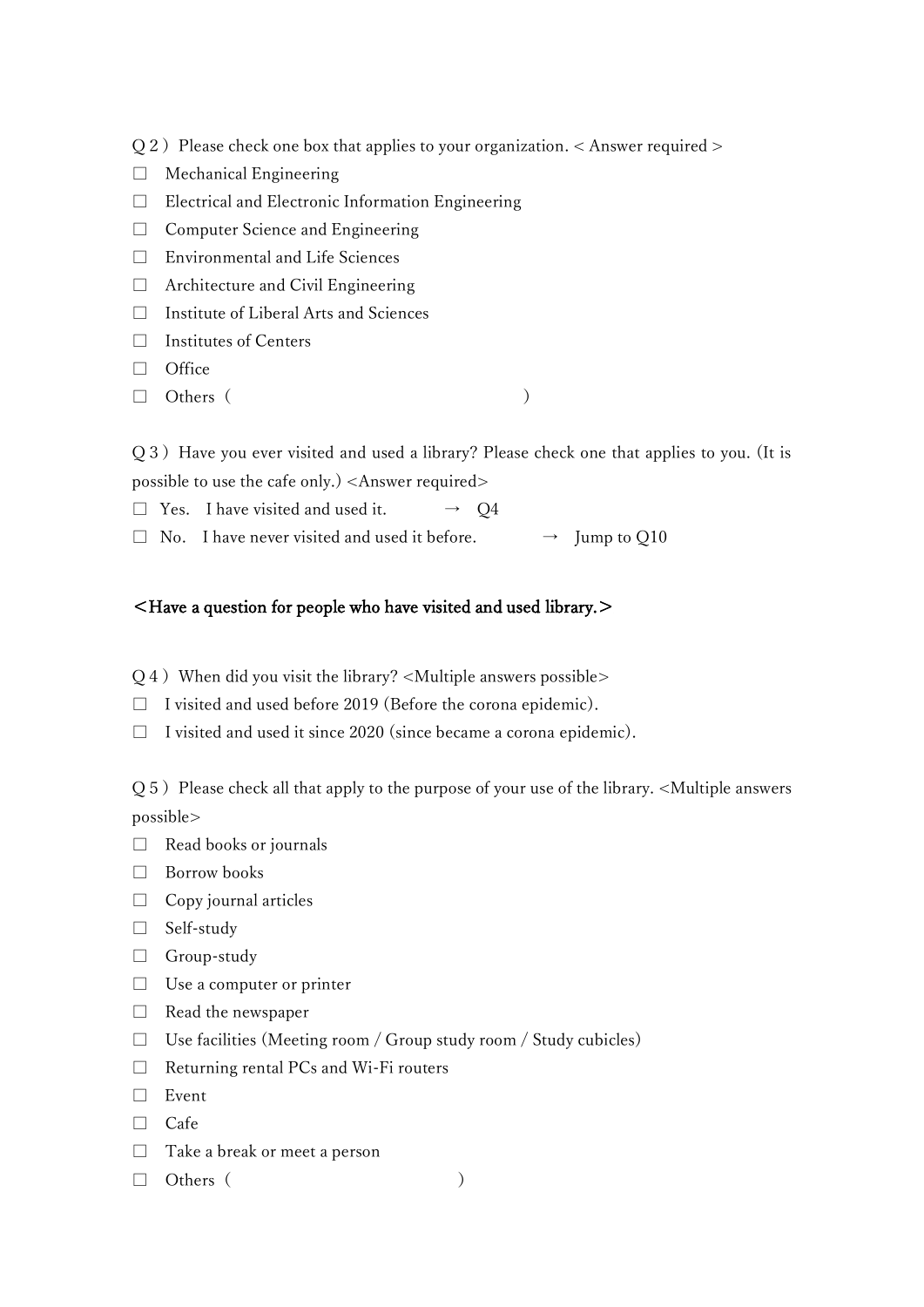$Q_6$ ) Please check all the boxes that apply to the places you use most often. <Multiple answers possible>

- $\Box$  1 F Collaboration Area(A)  $\cdot$  Study Support Area(D)  $\cdot$  Global Lecture Area(E)
- $\Box$  1 F Information Lounge(B) (Newspaper corner set up)
- $\Box$  1 F Workstation Area(C) (Student computer, Large sized printer)
- $\Box$  1 F Small Group Area(F)
- $\Box$  1 F Meeting Room(G)
- $\Box$  1 F The Women's Lounge(H) (Women's Relaxation Room, Tatami room, Women's Dressing Room)
- $\Box$  1 F Terrace(J)
- $\Box$  1 F Cafe(K)
- $\Box$  1 F Library counter(L)
- □ 2 F Reading Room
- □ 2 F Group Study Room
- □ 3F Stacks・Reading Room
- □ 3 F Study Cubicles
- $\Box$  Under the tent in front of the library
- $\Box$  Others ( )



 $Q7$ ) Please check all the boxes that apply to the materials and equipment you use in the library. <Multiple answers possible>

- □ Books
- □ Academic journal
- □ General magazines for leisure and culture
- □ Newspaper
- □ Audio-visual material CD・DVD
- $\Box$  Student computer and printer
- □ Large sized printer
- □ Copier
- □ Whiteboard
- $\Box$  Nothing Only for desks and chairs
- $\Box$  Others (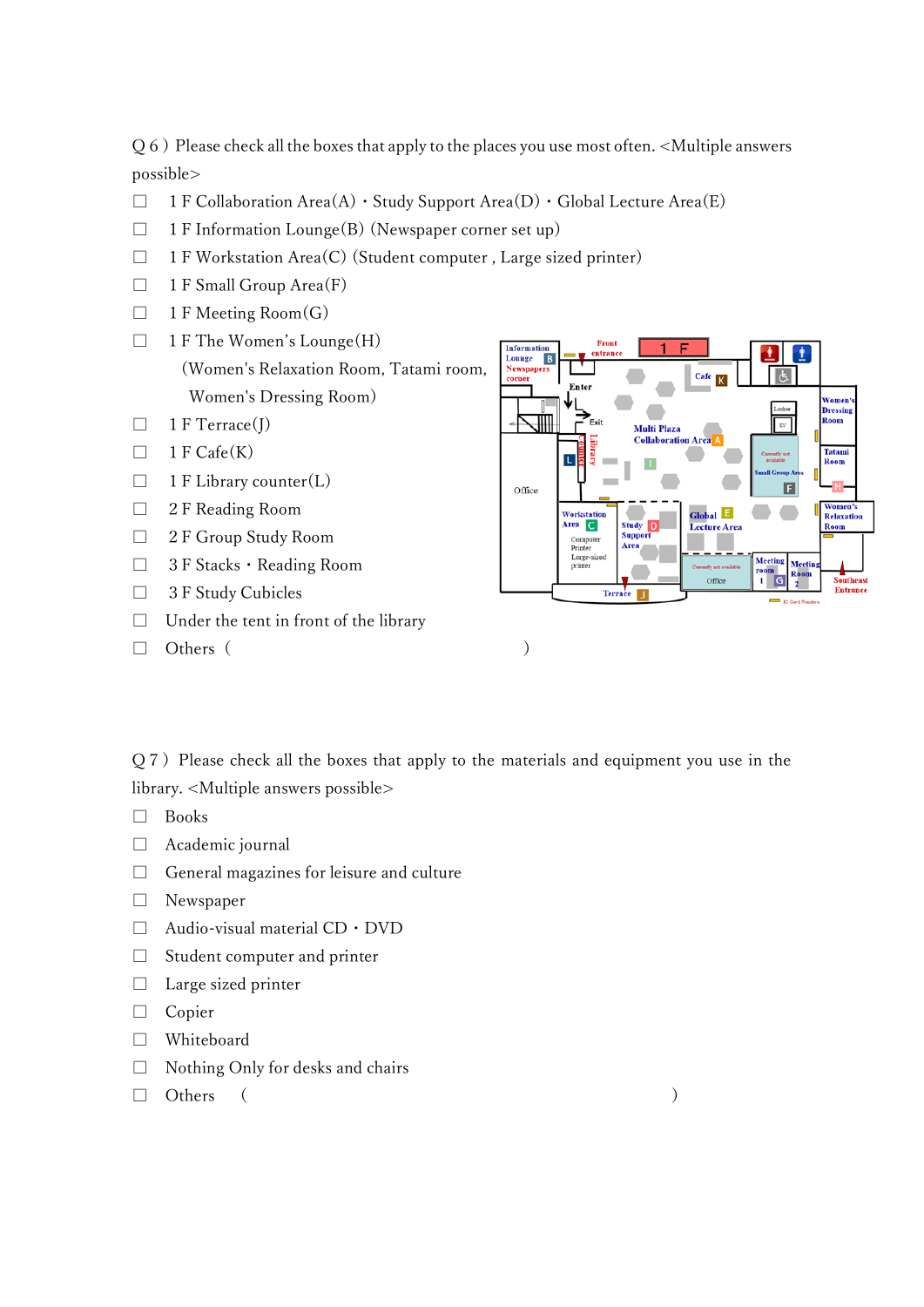Q8) If there are any books (paper books) that you would like to have in the library, please write them down. Also, if there are any journals that you would like to have in the library, please write them down. It will be used as a reference for future collection and library management.

Ex) Books about ○○, Journal 「〇〇〇〇」 <Free entry field>

Q9) If there is anything you would like to see enhanced or improved in the future in terms of facilities, equipment, etc., please fill out specific details. <Free entry field>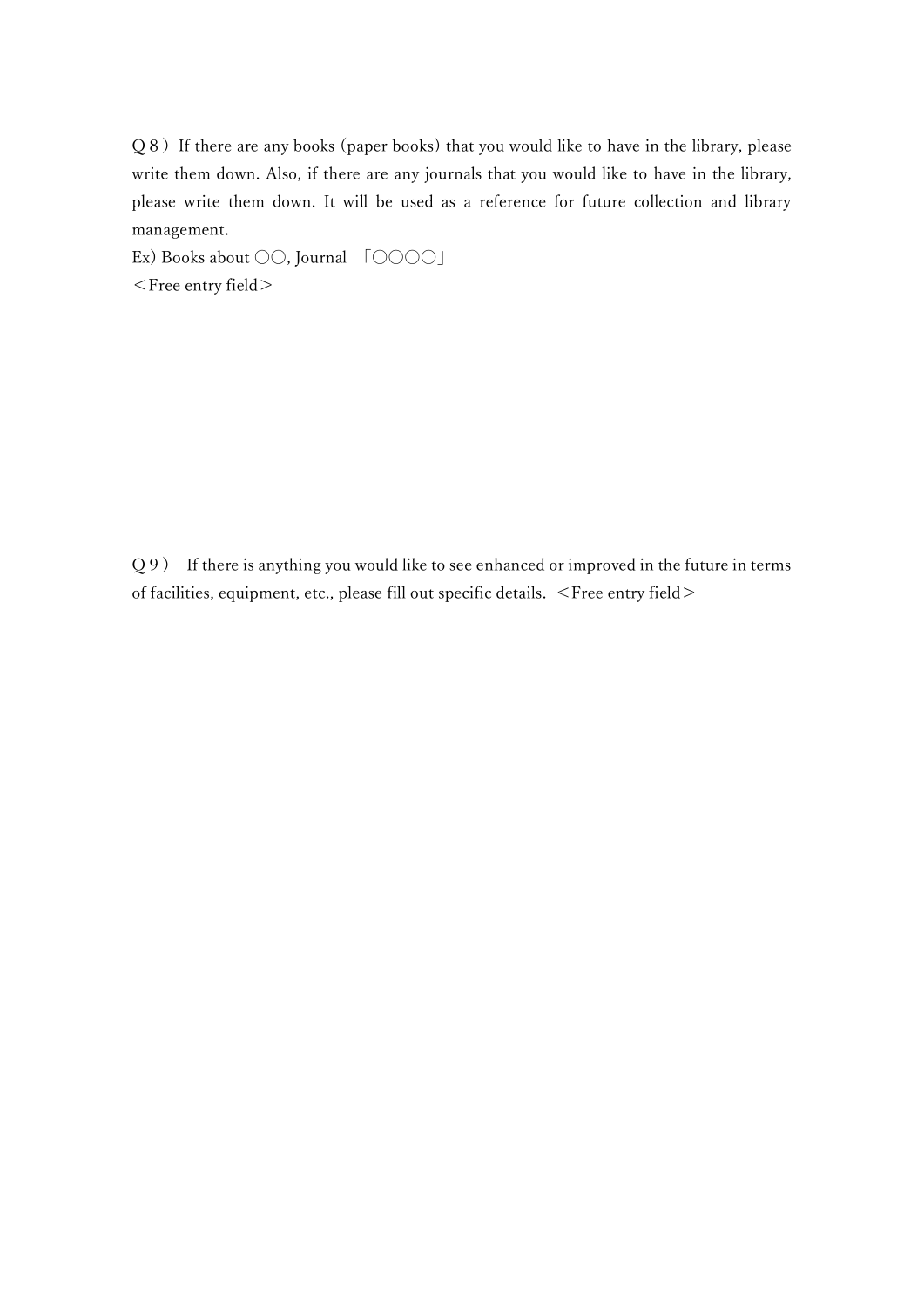## $<$ Survey about Web services $>$

Q10)The library also provides web-based services that can be used without visiting the library. Please check all the electronic services that you are use, which contracting or offering at our university. <Multiple answers possible>

\* All the following services are available on the library website with links.

- □ OPAC(Online Public Access Catalog)
- □ MyLibrary
- □ Website Facilities Reservation
- □ Website Library Homepage News, Calendar etc.
- $\Box$  Website Toyohashi University of Technology Academic Institutional Repository
- □ Website Booklog
- □ Online Journal ScienceDirect
- □ Online Journal Wiley Online Library
- □ Online Journal SpringerLink
- □ Online Journal ACM Digital Library
- □ Online Journal Nature
- □ Online Journal Science
- □ Online Journal Others (AIP, CUP)
- $\Box$  Online Journal (I don't know which site, but I'm using it.)
- □ Online Books Maruzen eBook Library
- □ Online Books EBSCO ebook collection (NetLibrary)
- □ Online Books ScienceDirect eBook
- □ Online Books Springer eBook
- □ Online Books Wiley eBook, Wiley Online Reference Works
- □ Online Books Others (Ebook Central, Infobase)
- $\Box$  Online Books (I don't know which site, but I'm using it.)
- □ Database Scopus
- □ Database Web of Science
- □ Database JDramIII
- □ Database SciFinder<sup>n</sup>
- □ Database SpringerMaterials
- □ Database InCites JCR(Impact Factor search), InCites ESI
- $\Box$  Others (
	-

□ I have never used it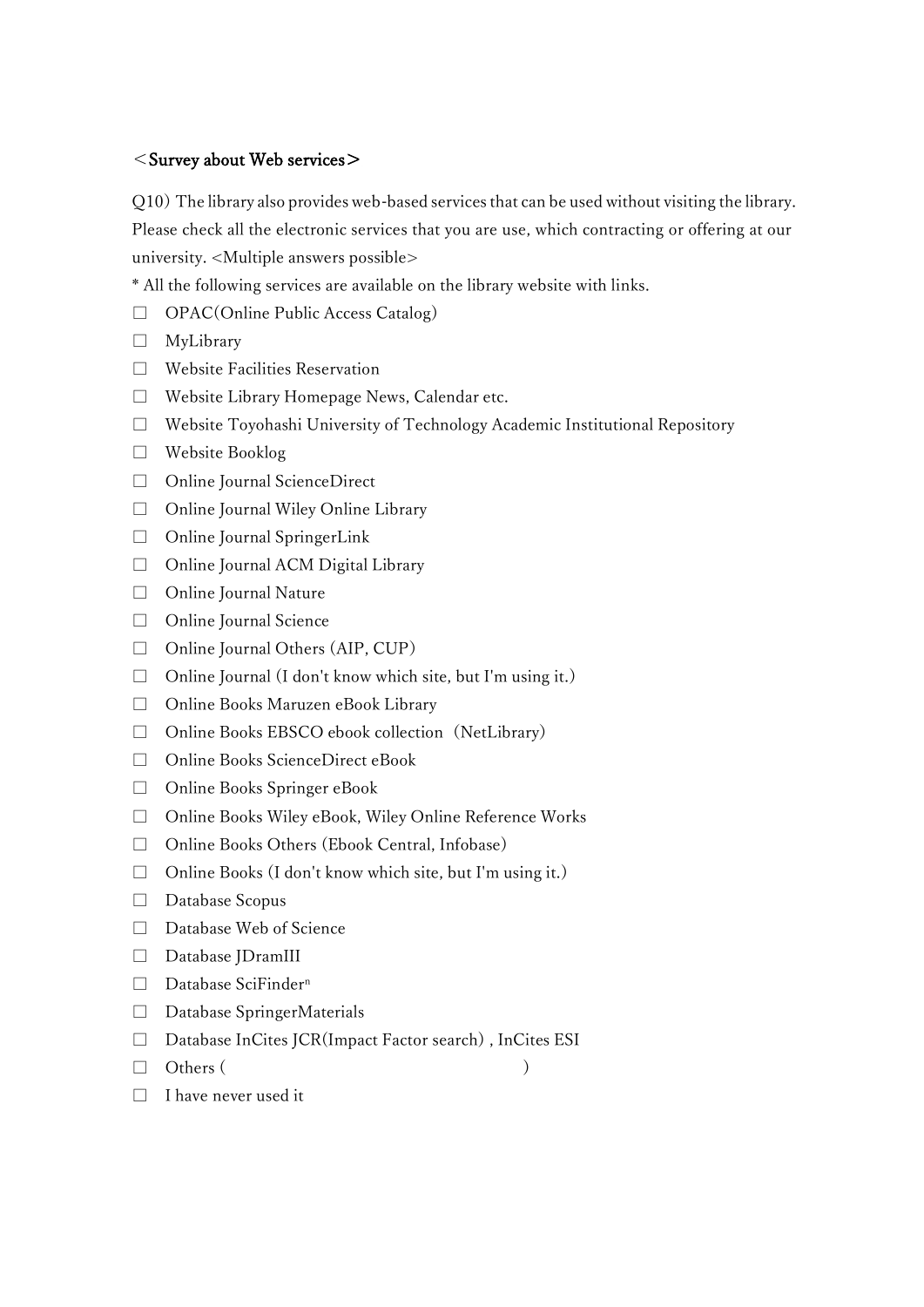Q11)There are many e-resources (e-journals, e-books, databases) that can be used offcampus (at home, etc.). Do you know about them? Have you ever used them? Please check one that applies to you.

- $\Box$  I know. I have used it from off-campus.
- $\Box$  I know, but I have never used it from off-campus.
- $\Box$  I didn't know that there were electronic materials available from off-campus.
- $\Box$  Others (

Q12)Would like to ask you about e-books. What kind of content would you like to see in more e-books? What kind of content would you like to see more of, and how would you like to use them? Since we have a limited budget, we would like to ask you what you would like to see us focus on purchasing. Please check all that apply. <Multiple answers possible>

□ Science and engineering / medical books (Japanese book) ※Japanese book: Books written in Japanese

 $\Box$  Science and engineering / medical books (Foreign books) ※Foreign books: Books written in foreign languages such as English

- $\Box$  Humanities and social books (Japanese book)
- $\Box$  Humanities and social books (Foreign books)
- □ Language dictionary
- $\Box$  Foreign language test preparation materials such as TOEIC / TOEFL
- □ Literary books such as novels
- $\Box$  Other( )

- □ I don't want to use an Online books.
- □ I don't know.

Q 13) In addition, if there are any electronic materials (electronic journals) that you would like us to purchase in the library, please specify them. We will use it as a reference for future purchase and library management. <Free entry field>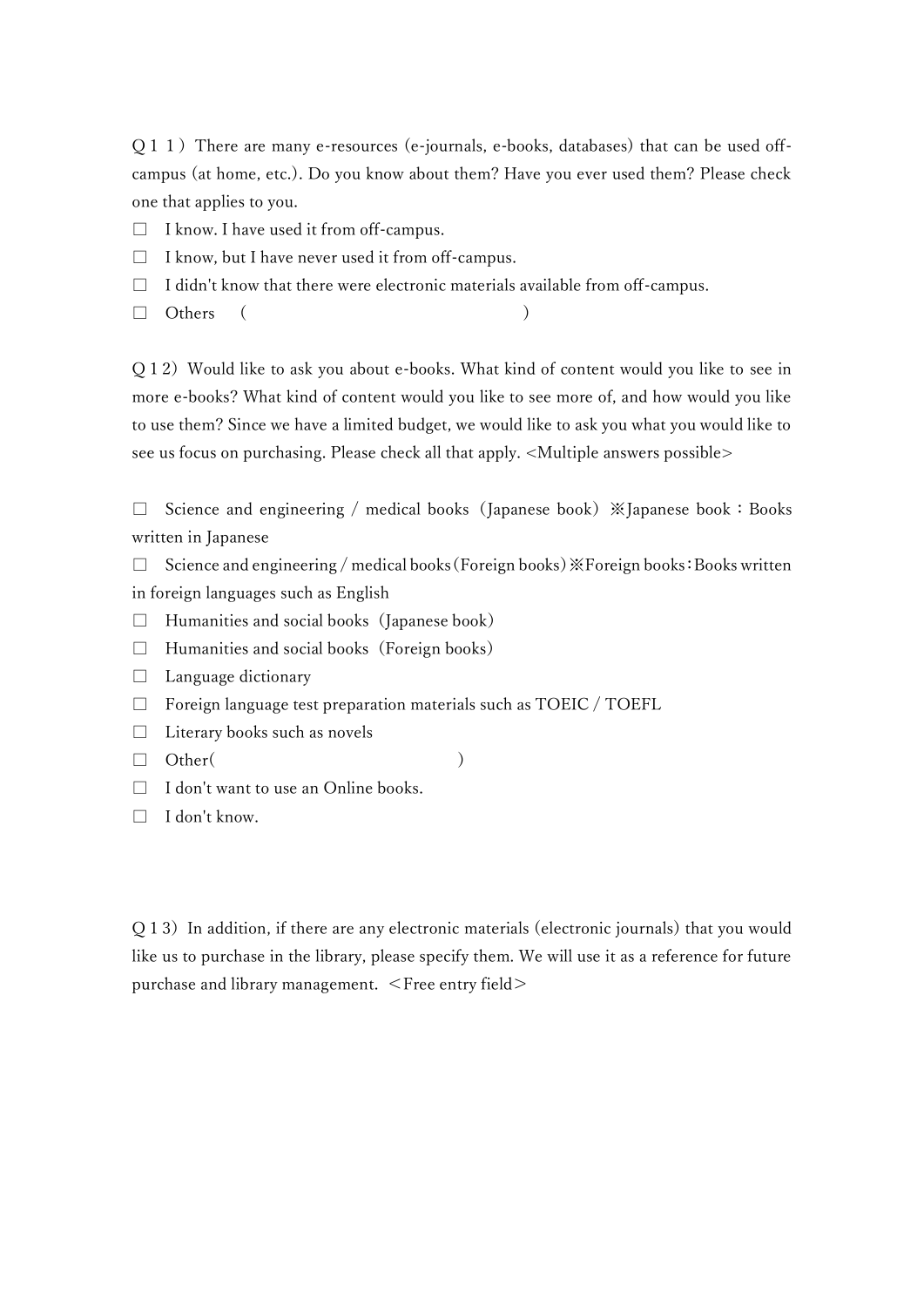## <Would like to ask about other services provided by the library and how to deal with the

## corona epidemic. >

Q14)Please check that apply to library's services you know about. <Multiple answers possible>

 $\Box$  Open 24 hours

Enter and use your student ID card or staff ID card even when the staff is unattended. However, this service is currently unavailable due to the Corona epidemic.

- $\Box$  Reservation of books on loan Reservations can be made from OPAC (Collection Search System).
- $\Box$  Lending period extension of borrowed books. You can extend it on MyLibrary even from off-campus (home, etc.).
- □ Book purchase request (for students) Request a purchase request on MyLibrary.

## □ ILL (Inter Library Loan) Service

You can order a copy of part of a journal article or borrow an original material that cannot found in this library but from other university's library or other sources.

- $\Box$  Collaboration/cooperation service with Toyohashi city library If the book is available in the Toyohashi city library, you can borrow it for free.
- □ Reference service

We respond to consultation on how to find materials and matters.

- □ Database seminar We are holding seminars on how to use online materials. During the corona epidemic, we provide information and materials for online seminars.
- □ National Diet Library Digitalized material transmission service

From the National Diet Library's digital collection, you can browse materials that are available only at the NDL and partner libraries.

- $\Box$  Send notification email from the library Information related to libraries inside and outside the university is sent by e-mail.
- □ Secondhand book fair We distribute books and magazines that are no longer needed for a fee.
- $\Box$  I don't know all of the services listed above.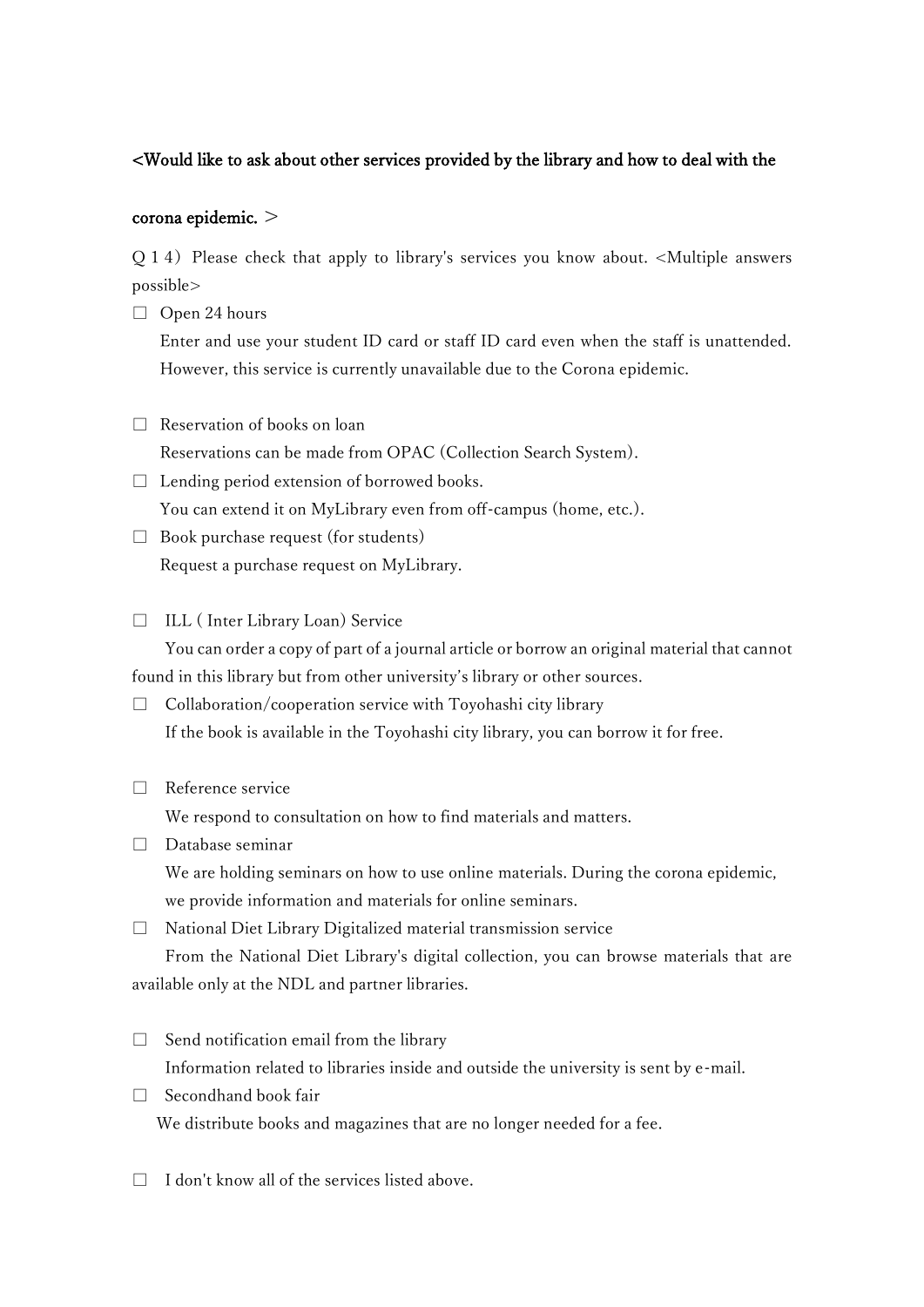$Q15$ ) We would like to ask you about the services provided at the library corresponding to the corona epidemic. Please check all the services that you are happy to implement. If you have not experienced any of the following services, please check all the services that you would like to see implemented if the corona response continues in the future. <Multiple answers possible>

□ Book reservation loan (implemented in 2020)

※Although the bookshelf cannot be used when the library is temporarily closed for a long period of time, we have implemented a service that allows you to reserve books you want to borrow by using the OPAC (Collection Search System) and to lend books.

- $\square$  Implementation of free trials of e-books (implemented in 2020) ※We conducted a free trial of Maruzen eBook Library (about 60,000 titles or more) and eBook Central (about 17,000 titles or more) for about two months, and made those ebook texts available for free during the period.
- $\Box$  Return the book to the book post. (implemented in 2020 and 2021) ※However, in order to reduce the number of face-to-face contact, books can be dropped off at the return box outside of the library at all times.
- $\Box$  Mail a copy of part of journal articles, etc. on campus (implemented in 2020 and 2021) ※Students usually come to the counter to get a copy, but to reduce face-to-face contact, then send it to the laboratory when paying for University Expense. In 2021, we will mail it to user's home if necessary.
- $\Box$  Book lending / returning service by mail (implemented in 2021) ※For those who are restricted from entering the campus or who have difficulty visiting to the library, we offer a loan / return service by mail.

□ I don't know

 $Q16)$  If you have any suggestions about what kind of library services you would like to see in Corona epidemic, please let us know. <Free entry field>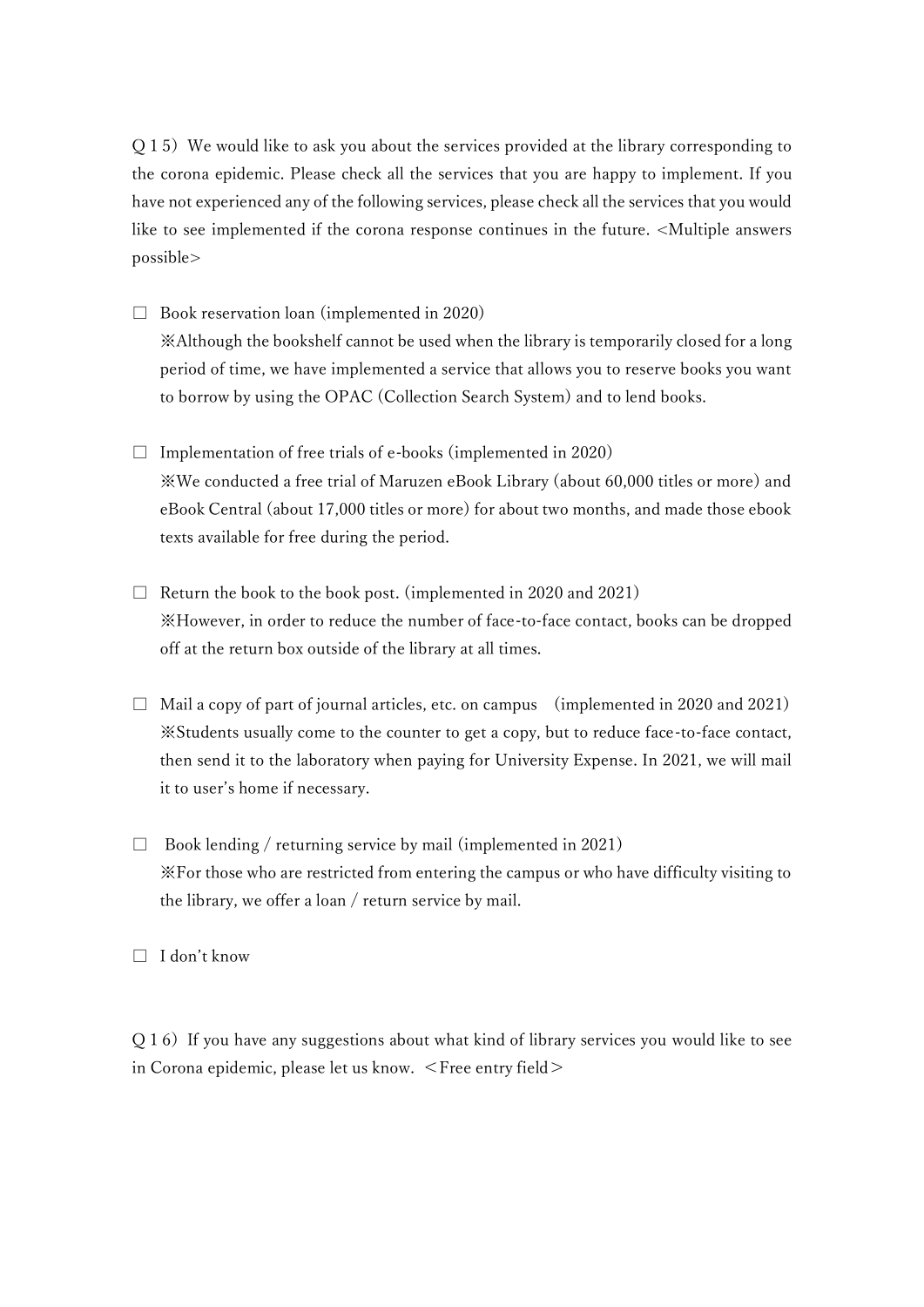Q17)What services are stopped or changed due to the Corona epidemic and what services would you like to resumed or returned to normal use as soon as possible? <Multiple answers possible>

 $\Box$  The opening hours in the morning will be returned to the original. ※Normally, it is open from 9:00 on weekdays, but it is currently being changed to open from 9:30 due to the disinfection work.

 $\Box$  Reopening of special opening (open 24 hours) ※Normally, we have a special opening that allows you to enter with your student ID card or staff ID card even when there are no staff, such as after 20:00 on weekdays, Saturday mornings, and Sundays and holidays, but it is currently special because proper disinfection work cannot be performed. It is not open.

 $\Box$  Resuming use of group learning at Multi Plaza on the 1st floor ※Currently, we ask that you use it for studying alone in places where an acrylic board is not installed on your desk. In addition, movable chairs are also prohibited from moving in Corona.

□ Resuming use of the Women's Lounge ※Currently, the use of the Tatami room and the Women's Dressing room is unavailable. (The Women's Relaxation room was reopened on July 21.)

 $\Box$  Other (

□ Nothing in particular

Q18)The library has implemented the following measures to prevent the spread of corona infection. Disinfecting desks, chairs, and other items regularly and after use, installing a thermo-camera at the entrance, installing hand sanitizer in various places, and installing acrylic panels on desks. Hand disinfectant is available everywhere, and acrylic panels are placed on desks. We would like to ask you about these measures. Please check one that applies to you.

- □ Current measures are sufficient.
- $\Box$  You should take more measures.

Please fill in if you have any specific measures ( )

- □ I don't know
- □ Other
	- $($